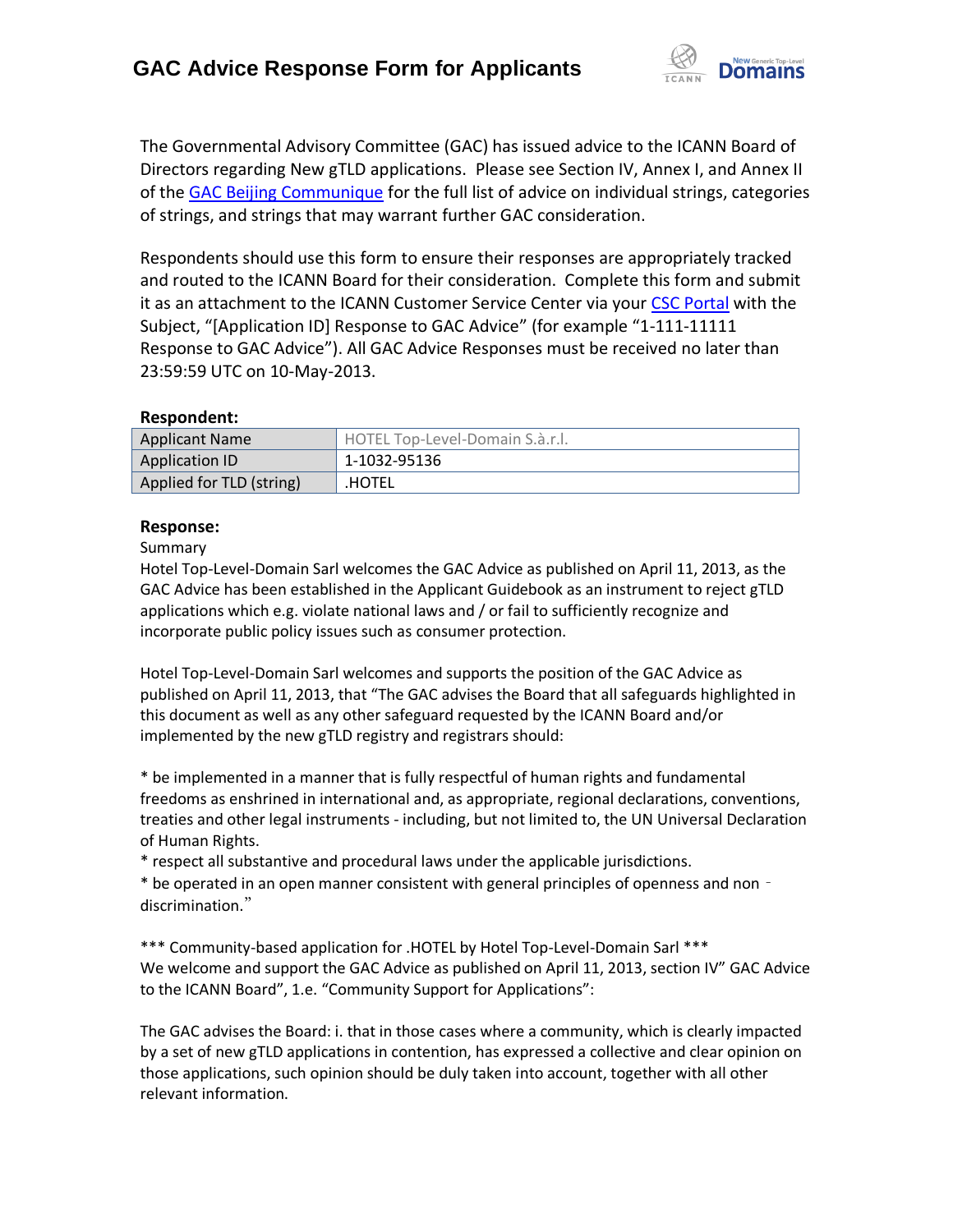# **GAC Advice Response Form for Applicants**



\*\* We serve the Interests of the Community and the Public \*\*

Our application for the string .HOTEL is a community-based application. The Community for the .HOTEL top-level domain consists of entities that are hotels, operate hotels or represent hotels through an association. This Hotel Community intends to use .hotel domain names for their presentation, communication and commerce, and⁄or promote the hotel community online. We have been successfully working since 2008 on building a long-lasting relationship to the various stakeholders of this community including hotel associations worldwide, individual hotels and other hotel operators such as hotel chains.

The community members have expressed a collective and clear supporting opinion on our application by supporting documents.

We have consulted with multiple relevant entities that make up the community worldwide. According to our eligibility requirements which are in line with the requirements for community applications as stated in the AGB, .hotel domains will be available for registration to all companies which are member of the Hotel Community on a local, national and international level. We will not give an undue preference to any registrars or registrants, including ourselves, and will not subject registrars or registrants to an undue disadvantage.

\*\*\* General principles of operations for .HOTEL by Hotel Top-Level-Domain Sarl \*\*\*

Hotel Top-Level-Domain Sarl would like to state, that:

1. We will respect human rights and fundamental freedoms

We fully support human rights and fundamental freedoms of mankind, this includes but is not limited to the UN declaration of rights (http://www.un.org/en/documents/udhr/index.shtml). In this respect we would like to emphasize two principles of the UN declaration of rights: -Everyone is entitled to all the rights and freedoms set forth in this Declaration, without distinction of any kind.

- Article 19: Everyone has the right to freedom of opinion and expression; this right includes freedom to hold opinions without interference and to seek, receive and impart information and ideas through any media and regardless of frontiers.

2. We will respect national laws

As stated in our application, we require our registrars and registrants to comply with all applicable laws, including those that relate to privacy, data collection, consumer protection (including in relation to misleading and deceptive conduct), disclosure of data, and financial disclosures.

3. We will operate the TLD in an open manner consistent with general principles of openness and non - discrimination

The fundamental goals of the Introduction of New gTLDs are:

- The new gTLD program will create a means for prospective registry operators to apply for new gTLDs, and create new options for consumers in the market.

- To foster diversity, encourage competition, and enhance the utility of the DNS.

- ICANN expects a diverse set of applications for new gTLDs, including IDNs, creating significant potential for new uses and benefit to Internet users across the globe.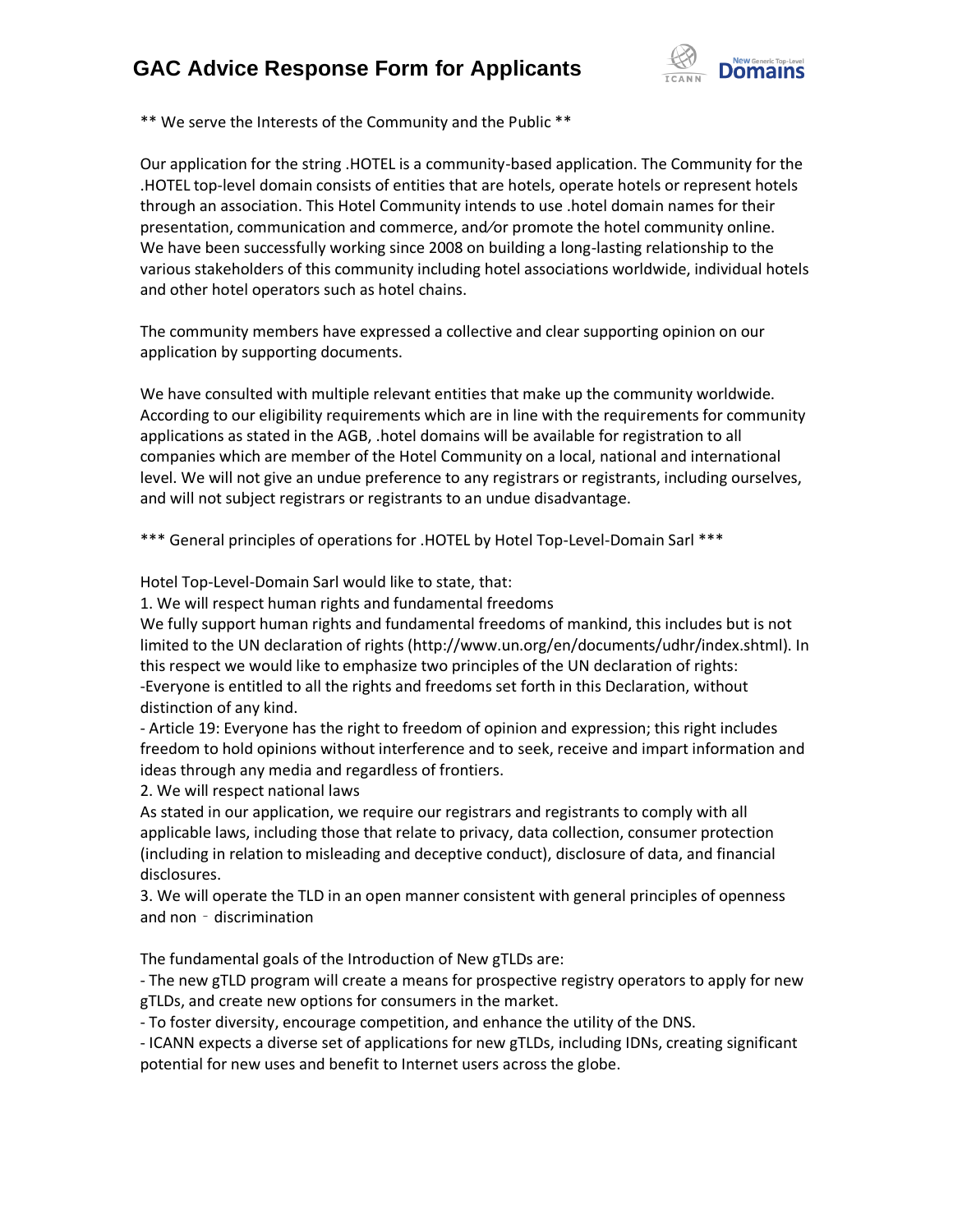## **GAC Advice Response Form for Applicants**



We fully support these goals with the underlying principles of openness and non-discrimination and which will lead to greater choice and diversity for consumers based on competition among registries.

\*\*\* Detailed commitments by Hotel Top-Level-Domain Sarl for .HOTEL based on General Safeguards \*\*\*

Hotel Top-Level-Domain Sarl, the applicant for the .HOTEL top-level domain, will implement as already stated in the application the following safeguards in a manner that (i) is fully respectful of human rights and fundamental freedoms as enshrined in international and, as appropriate, regional declarations, conventions, treaties and other legal instruments – including, but not limited to, the UN Universal Declaration of Human Rights, (ii) respects all substantive and procedural laws under the applicable jurisdictions, and (iii) the gTLD be operated in an open manner consistent with general principles of openness and non - discrimination.

#### The Safeguards are in detail:

1. WHOIS verification and checks – As described in our answer to question 28 in our application, Hotel Top-Level-Domain Sarl will conduct checks on a statistically significant basis to identify registrations in its gTLD with deliberately false, inaccurate or incomplete WHOIS data every month. We will cooperate with registrars on the basis of the Registrar Accreditation Agreement to ensure WHOIS data accuracy. We will notify the relevant registrar of any inaccurate or incomplete records identified during the checks, triggering the registrar's obligation to solicit accurate and complete information from the registrant.

2. Mitigating abusive activity – Also described in our answer to Q28 is that Hotel Top-Level-Domain Sarl will ensure that terms of use for registrants include prohibitions against the distribution of malware, operation of botnets, phishing, piracy, trademark or copyright infringement, fraudulent or deceptive practices, counterfeiting or otherwise engaging in activity contrary to applicable law.

3. Security checks - While respecting privacy and confidentiality, Hotel Top-Level-Domain Sarl will periodically conduct a technical analysis to assess whether domains in its gTLD are being used to perpetrate security threats, such as pharming, phishing, malware, and botnets, as described in our answer to Q28. If Hotel Top-Level-Domain Sarl identifies security risks that pose an actual risk of harm, Hotel Top-Level-Domain Sarl will notify the relevant registrar and, if the registrar does not take immediate action, suspend the domain name until the matter is resolved.

4. Documentation - As we have stated in our answer to Q28 Hotel Top-Level-Domain Sarl will maintain statistical reports that provide the number of inaccurate WHOIS records or security threats identified and actions taken as a result of its periodic WHOIS and security checks. Hotel Top-Level-Domain Sarl will maintain these reports for the agreed contracted period and provide them to ICANN upon request in connection with contractual obligations.

5. Making and Handling Complaints - As we have stated in our answer to Q28 Hotel Top-Level-Domain Sarl will ensure that there is a mechanism for making complaints to Hotel Top-Level-Domain Sarl that the WHOIS information is inaccurate or that the domain name registration is being used to facilitate or promote malware, operation of botnets, phishing, piracy, trademark or copyright infringement, fraudulent or deceptive practices, counterfeiting or otherwise engaging in activity contrary to applicable law.

6. Consequences - Consistent with applicable law and any related procedures, we have described in our answer to Q28 that we will ensure that there are real and immediate